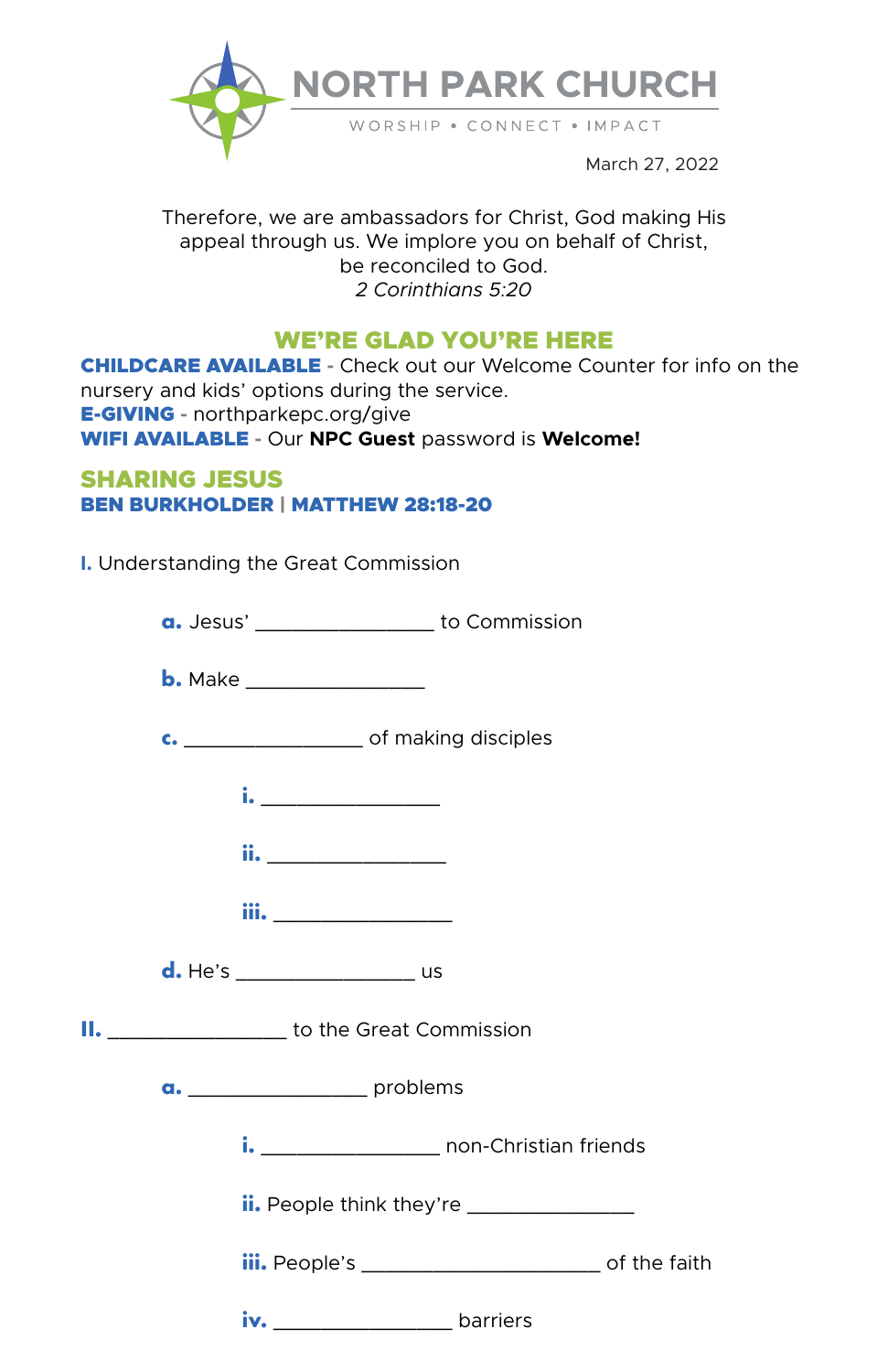# **b.** Internal problems

**i.** \_\_\_\_\_\_\_\_\_\_\_\_\_\_\_\_\_\_\_\_ -perception

**ii.** Fear of \_\_\_\_\_\_\_\_\_\_\_\_\_\_\_\_\_

**iii.** Afraid of a

 **iv.** Not \_\_\_\_\_\_\_\_\_\_\_\_\_\_\_

## **SHARING THE FAITH SPECTRUM:**

**1.** I don't talk about faith with others and prefer not to.

**2.** I am open to talking about faith but don't have non-Christians friends.

**3.** I am open to talking about faith but concern about how it will go keeps me from doing it.

**4.** I am open to talking about my faith but I am not sure what to say or do.

**5.** I am open to talking about faith and know what to say; I just don't have time to do so.

**6.** I talk about my faith with others, but it feels unnatural and awkward.

**7.** I talk about my faith with others, and I find it enjoyable regardless of the response.

# SCRIPTURE REFERENCES

*English Standard Version is used unless otherwise indicated.*

## *MATTHEW 28:18-20*

And Jesus came and said to them, 'All authority in heaven and on earth has been given to me. <sup>19</sup>Go therefore and make disciples of all nations, baptizing them in the name of the Father and of the Son and of the Holy Spirit, <sup>20</sup>teaching them to observe all that I have commanded you. And behold, I am with you always, to the end of the age.'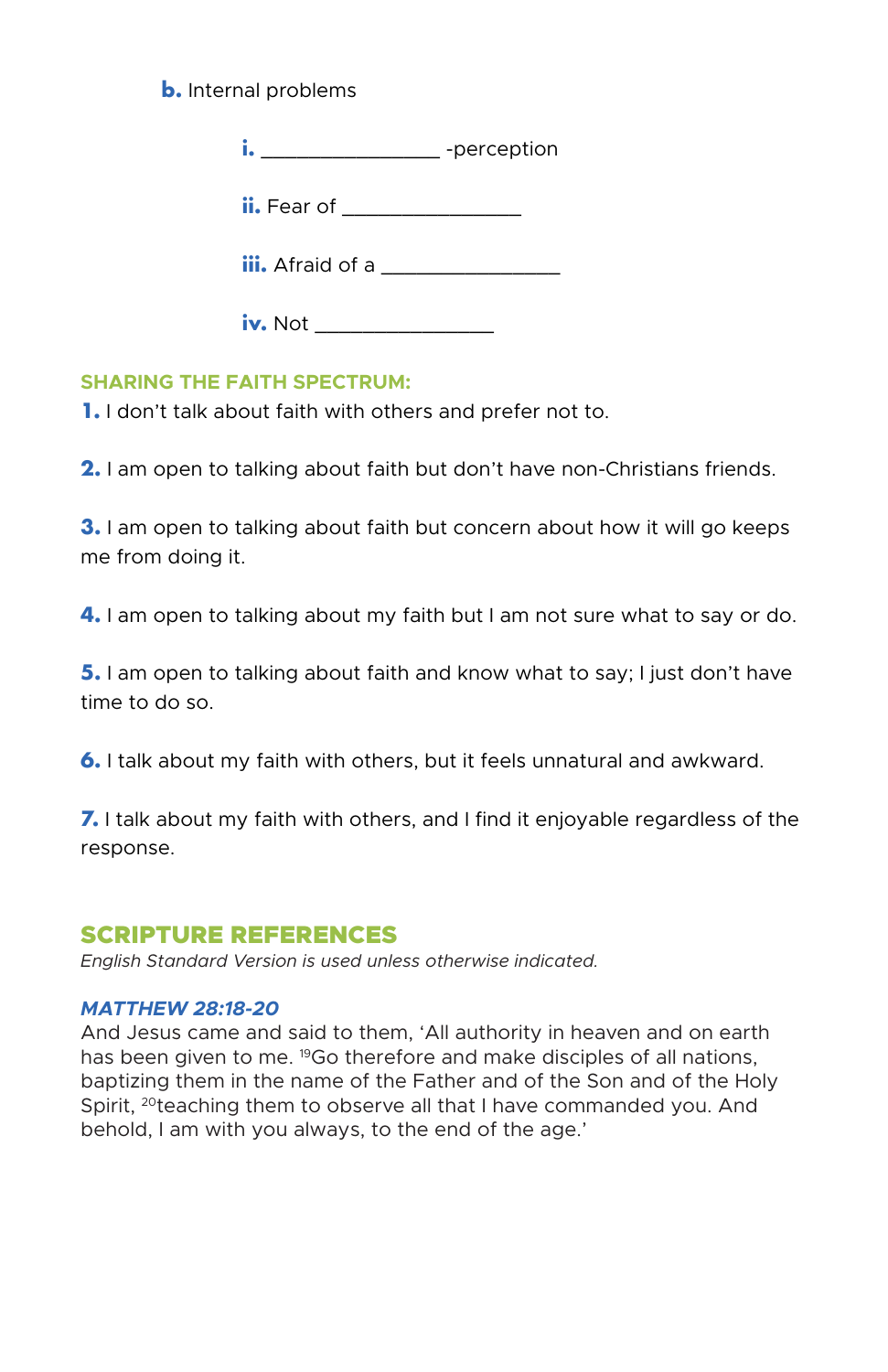# ANNOUNCEMENTS YOUTH GROUP

**TONIGHT | 6:30 p.m. | THIRD FLOOR** Questions? Contact \*Taylor Brown.

## MAINTAINING MENTAL WELLNESS DURING A PANDEMIC

#### **SATURDAY, APRIL 2 | 10:00-11:30 a.m. | ROOM 112**

Kiley Librich (NPC member and trained therapist) will share her wisdom on mental wellness during the pandemic. Sponsored by Stephen Ministry. Questions? Contact \*Susan Meeneghan - (724) 612-1364.

### PRAISE, PRAYER, AND PBJ

**SUNDAY, APRIL 3 | 6:30-7:30 p.m. | ROOM 112**

Join us to seek the Father's aid for our mission.

# COLLEGE CARE PACKAGES

**DEADLINE: SUNDAY, APRIL 10**

Later in April we will be sending care packages to our college students before their finals. Please pray for our students as they prepare for exams. If you would like to donate homemade cookies or other items to send, please sign up in the lobby. Questions? Contact \*Laura Osmond.

## EASTER EVENTS

MAUNDY THURSDAY THURSDAY, APRIL 14 | 7:00 p.m. | SANCTUARY Communion service. No childcare. Not livestreamed.

### RESURRECTION REFLECTION

## SUNDAY, APRIL 17 | 8:30 a.m. | AMPHITHEATER

Join us for an early morning Easter service at the amphitheater in the woods followed by breakfast in the Blue Room. If you plan to join us for breakfast, sign up by emailing \*Pastor Ben.

WORSHIP | 10:15 a.m. | SANCTUARY

### VBS NEEDS

## LEGO BRICKS WANTED

We're collecting LEGO Bricks for our Senior Camp Elective. If you have LEGO Bricks you are no longer using, please drop them off outside Kelly Laird's office.

## **VOLUNTEERS**

We're still looking for volunteers to help make VBS Spark Studios 2022 AMAZING! Check the church website for ideas on how YOU can get involved.